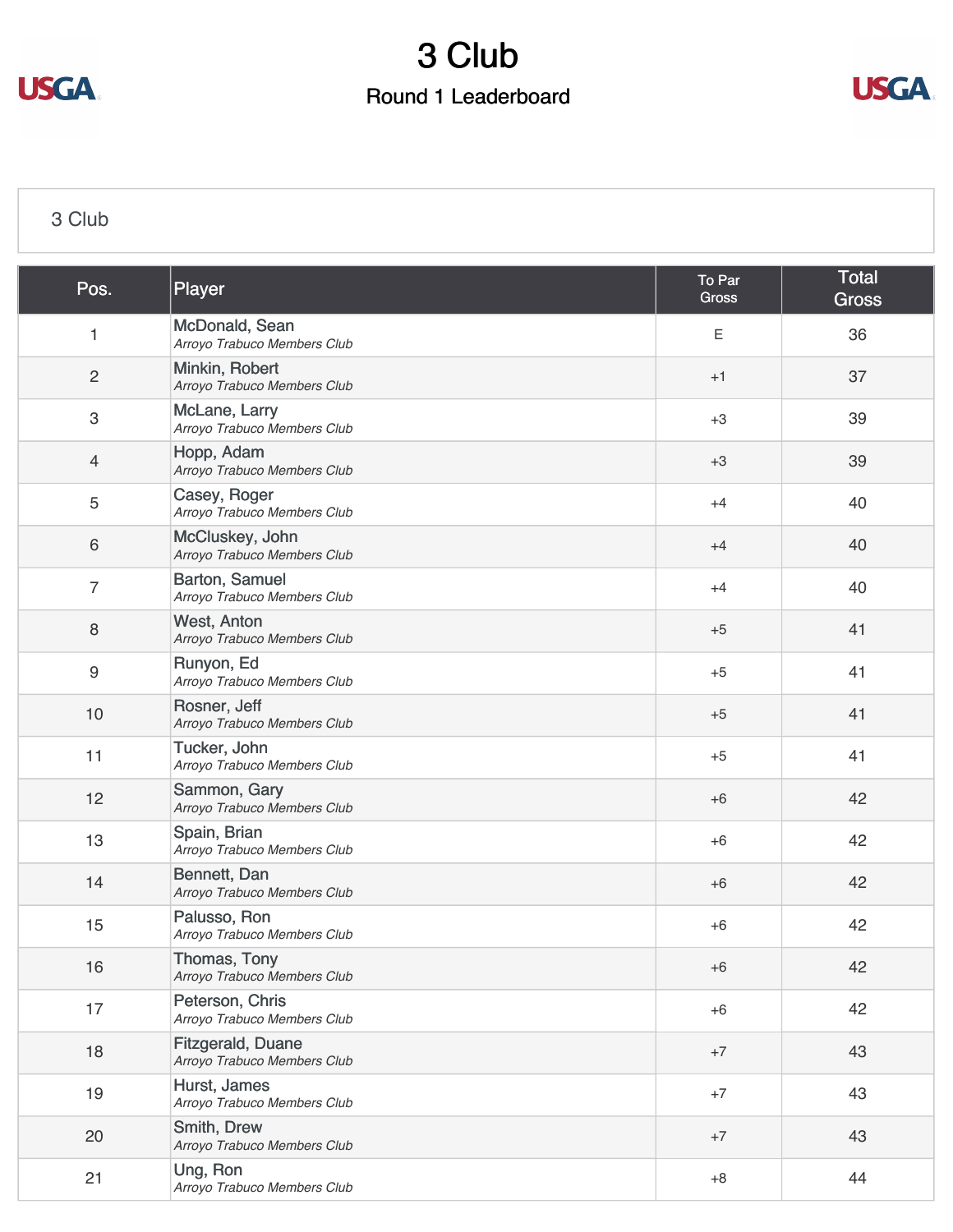



| 22              | Tringale, Raymond<br>Arroyo Trabuco Members Club       |                |                |               |                |                |                |                |                |                |                                   |       |                | $+8$  |  |    | 44          |    |    |   |              |  |  |
|-----------------|--------------------------------------------------------|----------------|----------------|---------------|----------------|----------------|----------------|----------------|----------------|----------------|-----------------------------------|-------|----------------|-------|--|----|-------------|----|----|---|--------------|--|--|
| 23              | Puchalski, Jeffery<br>Arroyo Trabuco Members Club      |                |                |               |                |                |                |                |                |                |                                   |       |                | $+8$  |  |    |             |    | 44 |   |              |  |  |
| 24              | Pattillo, Glenn<br>Arroyo Trabuco Members Club         |                |                |               |                |                |                |                |                |                |                                   |       |                | $+8$  |  |    |             |    | 44 |   |              |  |  |
| 25              | Szal, Joe<br>Arroyo Trabuco Members Club               |                |                |               |                |                |                |                |                |                |                                   |       |                | $+8$  |  |    |             |    | 44 |   |              |  |  |
| 26              | Godbe, Michael<br>Arroyo Trabuco Members Club          |                |                |               |                |                |                |                |                |                |                                   |       | $+9$           |       |  |    |             | 45 |    |   |              |  |  |
| 27              | Rutherford, Rich<br>Arroyo Trabuco Members Club        |                |                |               |                |                |                |                |                |                |                                   |       | $+9$           |       |  |    |             | 45 |    |   |              |  |  |
| 28              | Hurst, Robert<br>Arroyo Trabuco Members Club           |                |                |               |                |                |                |                |                |                |                                   |       |                | $+11$ |  |    | 47          |    |    |   |              |  |  |
| 29              | Fortier, Sebastien<br>Arroyo Trabuco Members Club      |                |                |               |                |                |                |                |                |                |                                   |       |                | $+11$ |  |    | 47          |    |    |   |              |  |  |
| 30              | Corbin, Ron<br>Arroyo Trabuco Members Club             |                |                |               |                |                |                |                |                |                |                                   |       |                | $+11$ |  |    | 47          |    |    |   |              |  |  |
| 31              | Komppa, Michael<br><b>EClub South Bay</b>              |                |                |               |                |                |                |                |                |                |                                   |       |                | $+12$ |  |    |             |    | 48 |   |              |  |  |
| 32              | Hood, Ken<br>Arroyo Trabuco Members Club               |                |                |               |                |                |                |                |                |                |                                   |       |                | $+13$ |  | 49 |             |    |    |   |              |  |  |
| 33              | Colburn, Kirk<br>Arroyo Trabuco Members Club           |                |                |               |                |                |                |                |                |                |                                   |       | $+15$          |       |  |    |             | 51 |    |   |              |  |  |
| 34              | De La Torre, Adrian III<br>Arroyo Trabuco Members Club |                |                |               |                |                |                |                |                |                |                                   | $+15$ |                |       |  |    | 51          |    |    |   |              |  |  |
| 35              | Ryan, Shaun<br>Arroyo Trabuco Members Club             |                |                |               |                |                |                |                |                |                |                                   |       | $+16$          |       |  |    |             | 52 |    |   |              |  |  |
| 36              | Marycz, Robert<br>Arroyo Trabuco Members Club          |                |                |               |                |                |                |                |                |                |                                   |       | $+26$          |       |  |    |             | 62 |    |   |              |  |  |
| <b>ODNF</b>     | Heckler, Gregg<br>Arroyo Trabuco Members Club          |                |                |               |                |                |                |                |                |                |                                   |       | $\overline{a}$ |       |  |    | <b>ODNF</b> |    |    |   |              |  |  |
|                 |                                                        |                |                |               |                |                |                | <b>Strokes</b> |                |                |                                   |       |                |       |  |    |             |    |    |   |              |  |  |
|                 |                                                        | 1              | $\overline{2}$ | 3             | $\overline{4}$ | 5              | 6              | $\overline{7}$ | 8              | 9              | Out 10 11 12 13 14 15 16 17 18 In |       |                |       |  |    |             |    |    |   | <b>Total</b> |  |  |
| McDonald, Sean  |                                                        | $\overline{4}$ | 4              | $\circled{4}$ | 3              | $\overline{5}$ | 4              | 5              | 3              | $\overline{4}$ | 36                                |       |                |       |  |    |             |    |    | 0 | 36           |  |  |
| Minkin, Robert  |                                                        | 4              | 4              | 6             | 3              | $\overline{4}$ | $\overline{4}$ | 5              | 3              | 4              | 37                                |       |                |       |  |    |             |    |    | 0 | 37           |  |  |
| McLane, Larry   |                                                        | 4              | $\overline{5}$ | 5             | 3              | $\overline{4}$ | $\overline{5}$ | 6              | 3              | $\overline{4}$ | 39                                |       |                |       |  |    |             |    |    | 0 | 39           |  |  |
| Hopp, Adam      |                                                        | $\overline{4}$ | $\overline{4}$ | 6             | 3              | $\overline{4}$ | $\overline{4}$ | 6              | $\overline{4}$ | 4              | 39                                |       |                |       |  |    |             |    |    | 0 | 39           |  |  |
| Casey, Roger    |                                                        | $\overline{5}$ | $\overline{4}$ | 5             | $\overline{4}$ | 4              | $\overline{5}$ | 6              | 3              | $\overline{4}$ | 40                                |       |                |       |  |    |             |    |    | 0 | 40           |  |  |
| McCluskey, John |                                                        | 4              | $\overline{4}$ | 6             | 3              | $\overline{5}$ | $\overline{4}$ | 6              | 3              | $\overline{5}$ | 40                                |       |                |       |  |    |             |    |    | 0 | 40           |  |  |
| Barton, Samuel  |                                                        | $\overline{5}$ | $\overline{4}$ | $\circled{4}$ | 3              | $\boxed{6}$    | 4              | 6              | $\overline{4}$ | 4              | 40                                |       |                |       |  |    |             |    |    | 0 | 40           |  |  |
| West, Anton     |                                                        | $\boxed{6}$    | $\overline{5}$ | $\boxed{7}$   | 3              | $\overline{4}$ | $\overline{4}$ | 5              | 3              | $\overline{4}$ | 41                                |       |                |       |  |    |             |    |    | 0 | 41           |  |  |
| Runyon, Ed      |                                                        | $\overline{5}$ | 6              | 5             | $\overline{4}$ | $\overline{5}$ | $\circled{3}$  | 5              | $\overline{4}$ | $\overline{4}$ | 41                                |       |                |       |  |    |             |    |    | 0 | 41           |  |  |
| Rosner, Jeff    |                                                        | $\overline{5}$ | 4              | 6             | $\overline{4}$ | $\overline{4}$ | $\overline{5}$ | 5              | $\overline{4}$ | $\overline{4}$ | 41                                |       |                |       |  |    |             |    |    | 0 | 41           |  |  |
| Tucker, John    |                                                        | $\boxed{5}$    | $\overline{4}$ | 5             | 3              | $\overline{5}$ | $\overline{5}$ | 6              | 3              | $\overline{5}$ | 41                                |       |                |       |  |    |             |    |    | 0 | 41           |  |  |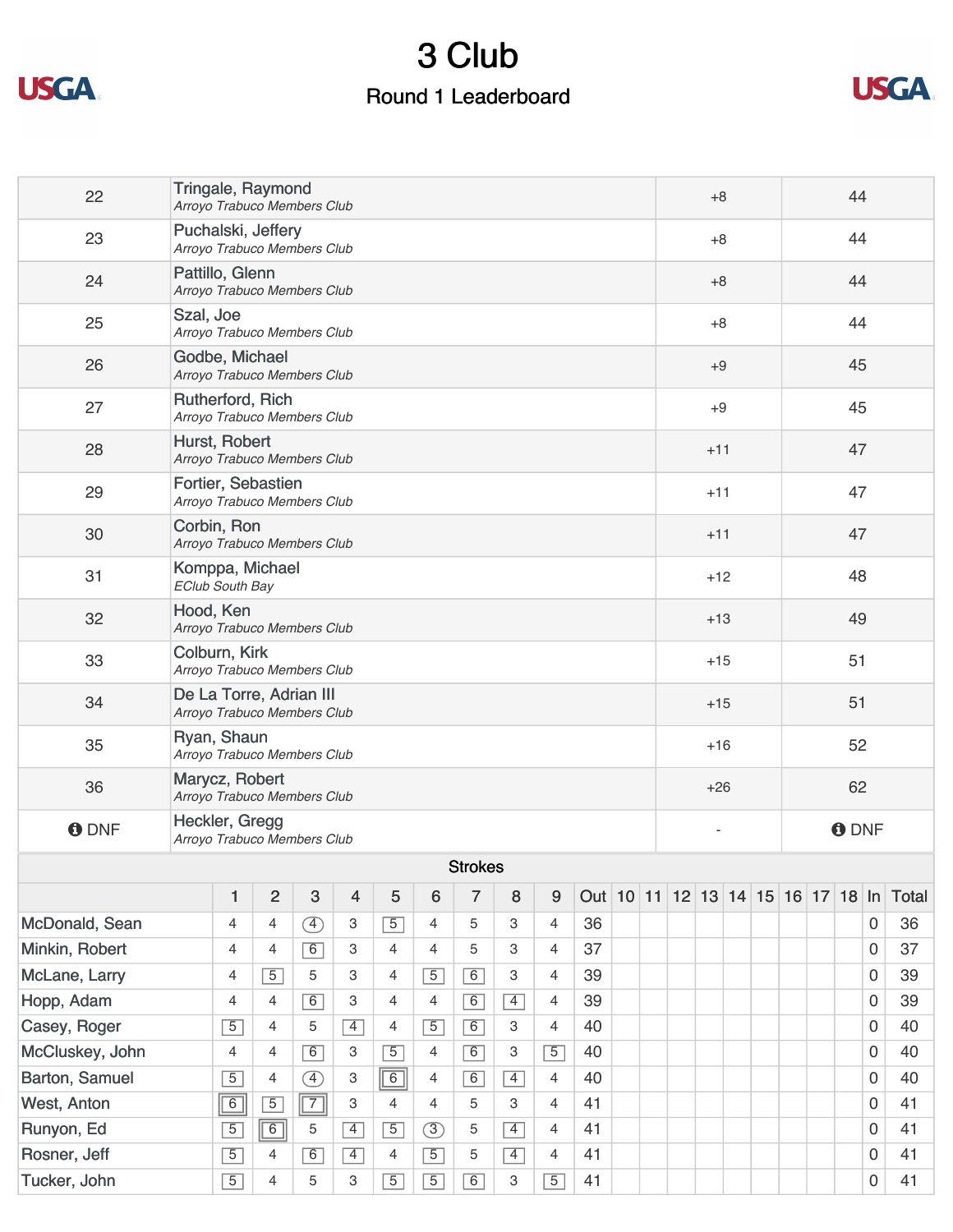



| Sammon, Gary            | $\overline{5}$ | 5              | $\overline{6}$               | $\boxed{6}$    | $\overline{4}$ | $\circled{3}$  | $\overline{6}$ | 3                          | 4              | 42 |  |  |  | 0 | 42 |
|-------------------------|----------------|----------------|------------------------------|----------------|----------------|----------------|----------------|----------------------------|----------------|----|--|--|--|---|----|
| Spain, Brian            | 4              | $\overline{6}$ | 6                            | $\overline{4}$ | $\overline{4}$ | 4              | 6              | 3                          | $\overline{5}$ | 42 |  |  |  | 0 | 42 |
| Bennett, Dan            | $\overline{5}$ | $\overline{6}$ | $\overline{4}$               | $\overline{4}$ | $\overline{4}$ | $\boxed{6}$    | 5              | 3                          | $\overline{5}$ | 42 |  |  |  | 0 | 42 |
| Palusso, Ron            | $\overline{5}$ | 4              | 6                            | $\overline{4}$ | $\overline{5}$ | 4              | $\overline{7}$ | $\overline{4}$             | $\circled{3}$  | 42 |  |  |  | 0 | 42 |
| Thomas, Tony            | $\overline{5}$ | $\overline{5}$ | 5                            | 3              | $\overline{5}$ | $\overline{5}$ | 5              | $\overline{4}$             | $\overline{5}$ | 42 |  |  |  | 0 | 42 |
| Peterson, Chris         | 3              | 6              | 5                            | 3              | $\overline{5}$ | $\overline{4}$ | 5              | 3                          | $\overline{8}$ | 42 |  |  |  | 0 | 42 |
| Fitzgerald, Duane       | $\overline{7}$ | $\overline{5}$ | 6                            | $\overline{4}$ | $\circled{3}$  | $\overline{4}$ | 5              | 3                          | $\overline{6}$ | 43 |  |  |  | 0 | 43 |
| Hurst, James            | $\overline{5}$ | $\overline{5}$ | 6                            | $\overline{4}$ | $\overline{5}$ | $\overline{5}$ | $\overline{6}$ | $\circled{2}$              | $\overline{5}$ | 43 |  |  |  | 0 | 43 |
| Smith, Drew             | $\overline{6}$ | $\overline{5}$ | 5                            | 3              | $\overline{4}$ | $\overline{5}$ | $\sqrt{7}$     | $\circled{2}$              | $\boxed{6}$    | 43 |  |  |  | 0 | 43 |
| Ung, Ron                | $\overline{6}$ | $\sqrt{7}$     | 6                            | $\overline{4}$ | $\overline{4}$ | $\overline{5}$ | F)             | $\overline{4}$             | $\overline{4}$ | 44 |  |  |  | 0 | 44 |
| Tringale, Raymond       | $\overline{5}$ | $\overline{5}$ | $\boxed{7}$                  | 3              | $\overline{4}$ | $\boxed{6}$    | 5              | $\overline{4}$             | $\overline{5}$ | 44 |  |  |  | 0 | 44 |
| Puchalski, Jeffery      | $\overline{4}$ | $\overline{6}$ | 5                            | $\overline{4}$ | $\overline{5}$ | $\overline{4}$ | $\overline{6}$ | 3                          | $\overline{7}$ | 44 |  |  |  | 0 | 44 |
| Pattillo, Glenn         | $\overline{4}$ | $\overline{6}$ | Œ                            | $\overline{4}$ | $\boxed{7}$    | $\circled{3}$  | 6              | $\boxed{5}$                | $\overline{5}$ | 44 |  |  |  | 0 | 44 |
| Szal, Joe               | 4              | $\overline{4}$ | $\left( \overline{4}\right)$ | $\overline{4}$ | $\overline{5}$ | $\boxed{7}$    | 6              | 3                          | $\overline{7}$ | 44 |  |  |  | 0 | 44 |
| Godbe, Michael          | $\overline{6}$ | 6              | 5                            | $\boxed{5}$    | $\overline{4}$ | $\overline{5}$ | 6              | $\overline{4}$             | 4              | 45 |  |  |  | 0 | 45 |
| Rutherford, Rich        | 5              | $\overline{5}$ | 6                            | 3              | 6              | $\boxed{7}$    | 6              | 3                          | 4              | 45 |  |  |  | 0 | 45 |
| Hurst, Robert           | $\overline{5}$ | 4              | $\boxed{9}$                  | $\overline{4}$ | $\overline{4}$ | $\overline{6}$ | 6              | 3                          | $\overline{6}$ | 47 |  |  |  | 0 | 47 |
| Fortier, Sebastien      | $\overline{5}$ | $\overline{5}$ | 5                            | 3              | $\boxed{8}$    | $\overline{5}$ | 6              | 3                          | $\overline{7}$ | 47 |  |  |  | 0 | 47 |
| Corbin, Ron             | 4              | 4              | 6                            | $\boxed{5}$    | $\overline{5}$ | $\boxed{6}$    | 6              | $\overline{5}$             | $\overline{6}$ | 47 |  |  |  | 0 | 47 |
| Komppa, Michael         | $\overline{7}$ | $\overline{5}$ | 5                            | $\overline{4}$ | 4              | $\boxed{6}$    | $\overline{6}$ | 6                          | $\overline{5}$ | 48 |  |  |  | 0 | 48 |
| Hood, Ken               | $\overline{6}$ | $\overline{5}$ | $\overline{6}$               | 3              | $\overline{7}$ | $\overline{5}$ | $\sqrt{7}$     | 3                          | $\overline{7}$ | 49 |  |  |  | 0 | 49 |
| Colburn, Kirk           | $\overline{6}$ | $\overline{5}$ | $\boxed{7}$                  | 3              | $\boxed{6}$    | $\boxed{7}$    | $\overline{7}$ | $\overline{4}$             | $\overline{6}$ | 51 |  |  |  | 0 | 51 |
| De La Torre, Adrian III | $\overline{5}$ | $\overline{6}$ | 6                            | $\boxed{5}$    | $\overline{5}$ | 6              | $\overline{7}$ | $\overline{4}$             | $\overline{7}$ | 51 |  |  |  | 0 | 51 |
| Ryan, Shaun             | $\overline{7}$ | $\overline{7}$ | $\sqrt{7}$                   | $\overline{4}$ | $\overline{4}$ | $\sqrt{7}$     | $\sqrt{7}$     | $\overline{4}$             | $\overline{5}$ | 52 |  |  |  | 0 | 52 |
| Marycz, Robert          | $\overline{7}$ | $\overline{9}$ | $\sqrt{7}$                   | 6              | $\boxed{7}$    | $\boxed{7}$    | $\overline{8}$ | $\overline{5}$             | 6              | 62 |  |  |  | 0 | 62 |
| Heckler, Gregg          | X <sub>6</sub> | $\overline{6}$ | $\overline{6}$               | $\overline{5}$ | $\boxed{6}$    | $\overline{5}$ | $\overline{7}$ | $(\frac{\overline{7}}{7})$ | $\overline{5}$ |    |  |  |  | 0 |    |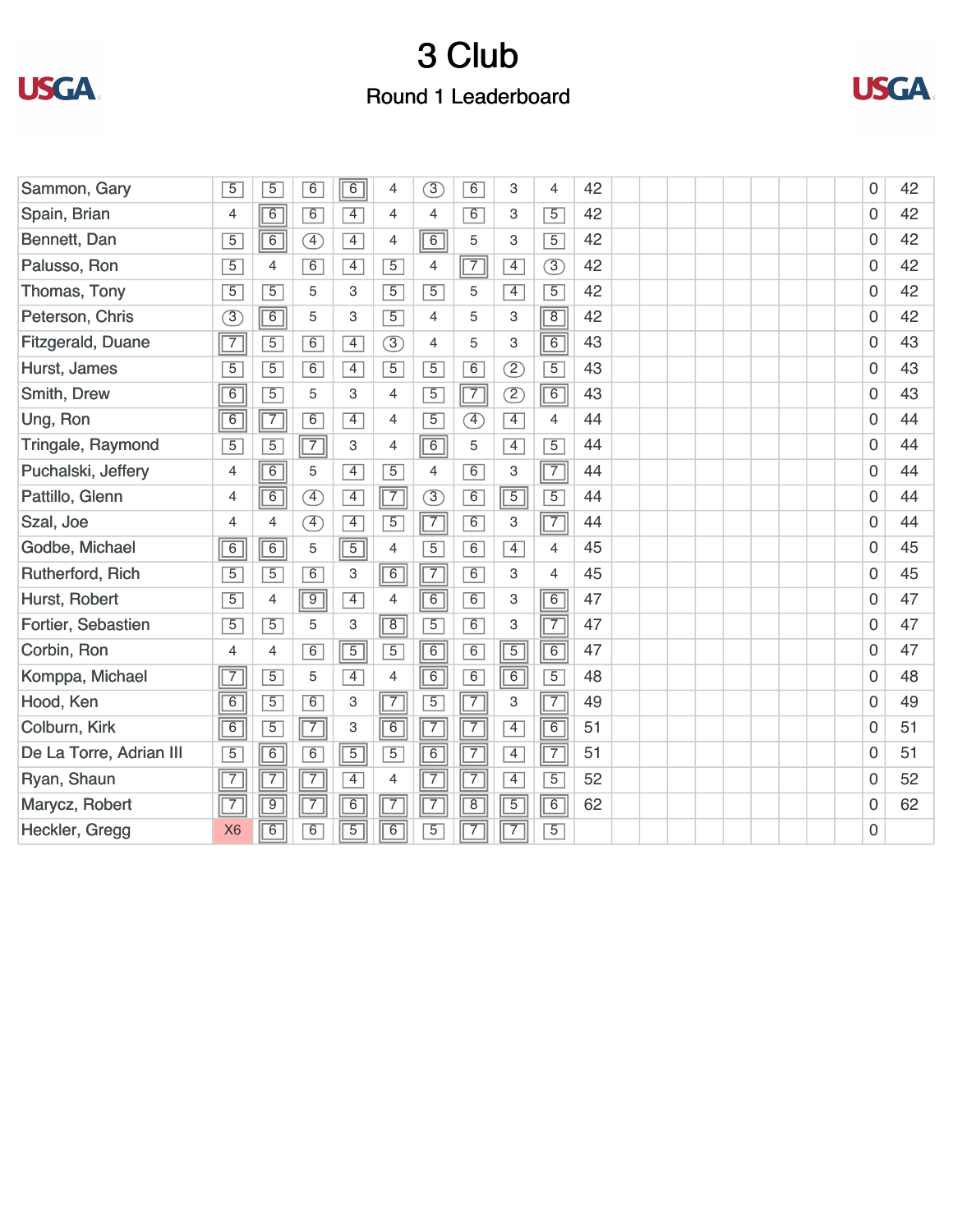



### [3 Club NET](https://static.golfgenius.com/v2tournaments/8506923673762947421?called_from=&round_index=1)

| Pos.                      | Player                                           | To Par<br><b>Net</b> | <b>Total</b><br><b>Net</b> |
|---------------------------|--------------------------------------------------|----------------------|----------------------------|
| $\mathbf{1}$              | McDonald, Sean<br>Arroyo Trabuco Members Club    | $-1$                 | 35                         |
| $\overline{c}$            | Tringale, Raymond<br>Arroyo Trabuco Members Club | $+1$                 | 37                         |
| $\ensuremath{\mathsf{3}}$ | Smith, Drew<br>Arroyo Trabuco Members Club       | $+1$                 | 37                         |
| $\overline{4}$            | West, Anton<br>Arroyo Trabuco Members Club       | $+2$                 | 38                         |
| $\sqrt{5}$                | Minkin, Robert<br>Arroyo Trabuco Members Club    | $+2$                 | 38                         |
| 6                         | McLane, Larry<br>Arroyo Trabuco Members Club     | $+2$                 | 38                         |
| 7                         | Thomas, Tony<br>Arroyo Trabuco Members Club      | $+2$                 | 38                         |
| 8                         | Tucker, John<br>Arroyo Trabuco Members Club      | $+2$                 | 38                         |
| $\boldsymbol{9}$          | Barton, Samuel<br>Arroyo Trabuco Members Club    | $+2$                 | 38                         |
| 10                        | Runyon, Ed<br>Arroyo Trabuco Members Club        | $+3$                 | 39                         |
| 11                        | Bennett, Dan<br>Arroyo Trabuco Members Club      | $+3$                 | 39                         |
| 12                        | Palusso, Ron<br>Arroyo Trabuco Members Club      | $+3$                 | 39                         |
| 13                        | Hopp, Adam<br>Arroyo Trabuco Members Club        | $+3$                 | 39                         |
| 14                        | McCluskey, John<br>Arroyo Trabuco Members Club   | $+3$                 | 39                         |
| 15                        | Szal, Joe<br>Arroyo Trabuco Members Club         | $+3$                 | 39                         |
| 16                        | Ung, Ron<br>Arroyo Trabuco Members Club          | $+4$                 | 40                         |
| 17                        | Godbe, Michael<br>Arroyo Trabuco Members Club    | $+4$                 | 40                         |
| 18                        | Sammon, Gary<br>Arroyo Trabuco Members Club      | $+4$                 | 40                         |
| 19                        | Rosner, Jeff<br>Arroyo Trabuco Members Club      | $+4$                 | 40                         |
| 20                        | Casey, Roger<br>Arroyo Trabuco Members Club      | $+4$                 | 40                         |
| 21                        | Peterson, Chris<br>Arroyo Trabuco Members Club   | $+4$                 | 40                         |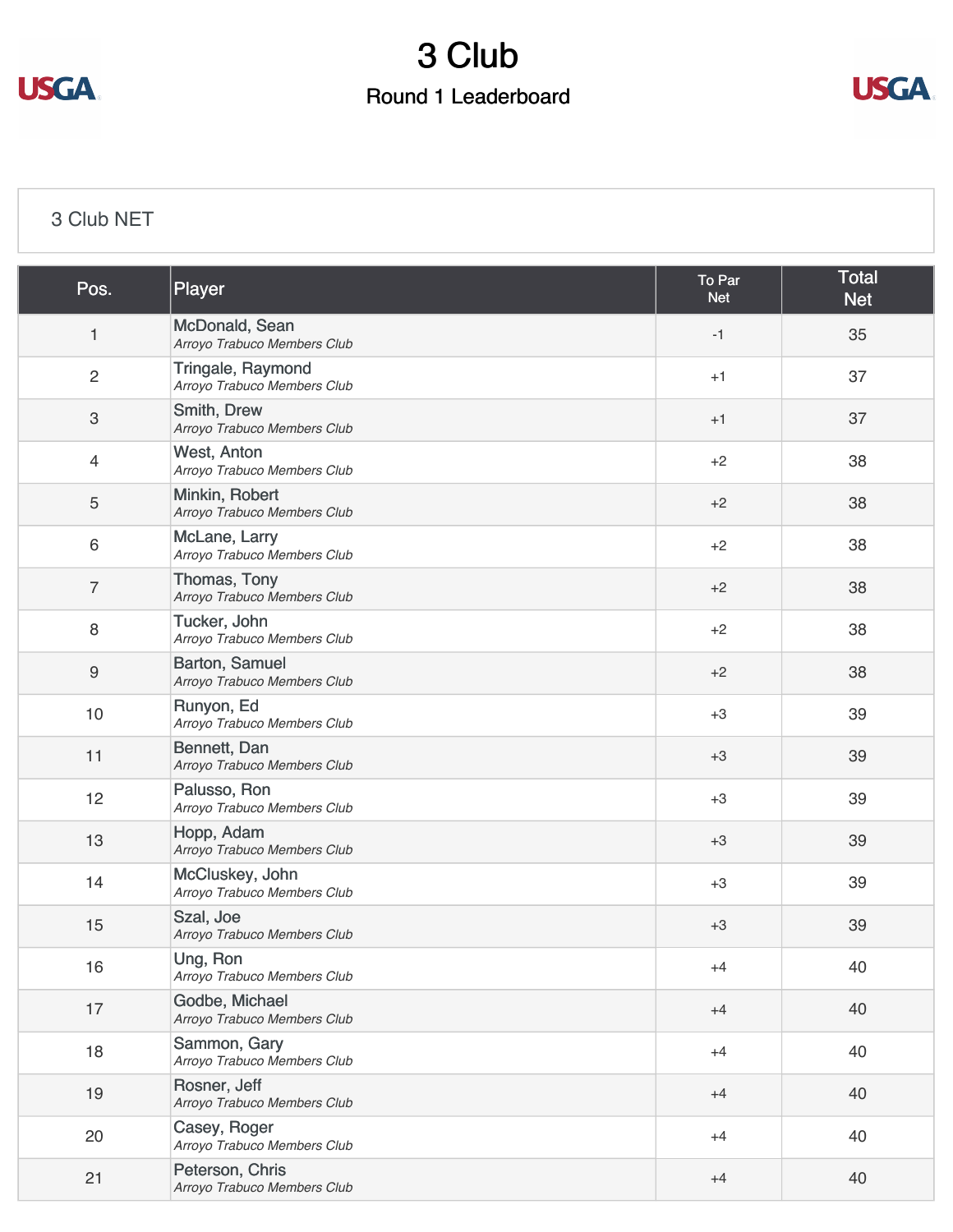



| 22                    | Fitzgerald, Duane<br>Arroyo Trabuco Members Club                                                  |                                                        |                                                   |                |                         |                |                                                       |                |                 |                |    |  |         |       |      | $+5$  |  |   | 41           |    |             |                                         |            |  |  |  |
|-----------------------|---------------------------------------------------------------------------------------------------|--------------------------------------------------------|---------------------------------------------------|----------------|-------------------------|----------------|-------------------------------------------------------|----------------|-----------------|----------------|----|--|---------|-------|------|-------|--|---|--------------|----|-------------|-----------------------------------------|------------|--|--|--|
| 23                    | Spain, Brian<br>Arroyo Trabuco Members Club                                                       |                                                        |                                                   |                |                         |                |                                                       |                |                 |                |    |  |         |       |      | $+5$  |  |   |              |    | 41          |                                         |            |  |  |  |
| 24                    | Hurst, James<br>Arroyo Trabuco Members Club                                                       |                                                        |                                                   |                |                         |                |                                                       |                |                 |                |    |  |         |       |      | $+5$  |  |   |              |    | 41          |                                         |            |  |  |  |
| 25                    | Corbin, Ron<br>Arroyo Trabuco Members Club                                                        |                                                        |                                                   |                |                         |                |                                                       |                |                 |                |    |  |         |       |      | $+5$  |  |   |              |    | 41          |                                         |            |  |  |  |
| 26                    |                                                                                                   |                                                        | Puchalski, Jeffery<br>Arroyo Trabuco Members Club |                |                         |                |                                                       |                |                 |                |    |  |         |       | $+6$ |       |  |   |              | 42 |             |                                         |            |  |  |  |
| 27                    |                                                                                                   |                                                        | Fortier, Sebastien<br>Arroyo Trabuco Members Club |                |                         |                |                                                       |                |                 |                |    |  |         |       |      | $+6$  |  |   | 42           |    |             |                                         |            |  |  |  |
| 28                    | Pattillo, Glenn                                                                                   |                                                        | Arroyo Trabuco Members Club                       |                |                         |                |                                                       |                |                 |                |    |  |         |       |      | $+6$  |  |   |              |    |             | 42                                      |            |  |  |  |
| 29                    | Rutherford, Rich<br>Arroyo Trabuco Members Club                                                   |                                                        |                                                   |                |                         |                |                                                       |                |                 |                |    |  |         |       |      | $+7$  |  |   |              |    |             | 43                                      |            |  |  |  |
| 30                    | Komppa, Michael<br><b>EClub South Bay</b>                                                         |                                                        |                                                   |                |                         |                |                                                       |                |                 |                |    |  |         |       |      | $+8$  |  |   |              |    |             | 44                                      |            |  |  |  |
| 31                    | Hurst, Robert<br>Arroyo Trabuco Members Club                                                      |                                                        |                                                   |                |                         |                |                                                       |                |                 |                |    |  |         | $+9$  |      |       |  |   |              |    |             | 45                                      |            |  |  |  |
| 32                    |                                                                                                   | Colburn, Kirk<br>$+9$<br>Arroyo Trabuco Members Club   |                                                   |                |                         |                |                                                       |                |                 |                |    |  |         |       |      | 45    |  |   |              |    |             |                                         |            |  |  |  |
| 33                    | Hood, Ken                                                                                         | Arroyo Trabuco Members Club                            |                                                   |                |                         |                |                                                       |                |                 |                |    |  |         | $+9$  |      |       |  |   |              |    |             | 45                                      |            |  |  |  |
| 34                    |                                                                                                   | De La Torre, Adrian III<br>Arroyo Trabuco Members Club |                                                   |                |                         |                |                                                       |                |                 |                |    |  | $+10$   |       |      |       |  |   | 46           |    |             |                                         |            |  |  |  |
| 35                    | Ryan, Shaun<br>Arroyo Trabuco Members Club                                                        |                                                        |                                                   |                |                         |                |                                                       |                |                 |                |    |  |         |       |      | $+13$ |  |   | 49           |    |             |                                         |            |  |  |  |
| 36                    | Marycz, Robert<br>Arroyo Trabuco Members Club                                                     |                                                        |                                                   |                |                         |                |                                                       |                |                 |                |    |  |         | $+19$ |      |       |  |   | 55           |    |             |                                         |            |  |  |  |
| <b>O</b> DNF          | Heckler, Gregg<br>Arroyo Trabuco Members Club                                                     |                                                        |                                                   |                |                         |                |                                                       |                |                 |                |    |  |         |       |      |       |  |   | <b>O</b> DNF |    |             |                                         |            |  |  |  |
|                       |                                                                                                   |                                                        |                                                   |                |                         |                |                                                       | <b>Strokes</b> |                 |                |    |  |         |       |      |       |  |   |              |    |             |                                         |            |  |  |  |
|                       |                                                                                                   | $\mathbf{1}$                                           | $\overline{2}$                                    | 3              | $\overline{\mathbf{4}}$ | 5              | 6                                                     | $\overline{7}$ | 8               | 9              |    |  |         |       |      |       |  |   |              |    |             | Out 10 11 12 13 14 15 16 17 18 In Total | <b>Net</b> |  |  |  |
| McDonald, Sean (1)    |                                                                                                   | 4                                                      | $\circled{4}$                                     | $\circled{4}$  | 3                       | $\overline{5}$ | 4                                                     | 5              | 3               | 4              | 36 |  |         |       |      |       |  |   |              |    | $\mathbf 0$ | 36                                      | 35         |  |  |  |
| Tringale, Raymond (7) |                                                                                                   | 5                                                      | 5                                                 | $\overline{7}$ | 3                       | $\circled{4}$  | $\boxed{6}$                                           | $\circled{5}$  | $\vert 4 \vert$ | 5              | 44 |  |         |       |      |       |  |   |              |    | $\Omega$    | 44                                      | 37         |  |  |  |
| Smith, Drew (6)       |                                                                                                   | 6                                                      | 5                                                 | $\circled{5}$  | 3                       | $\bigoplus$    | $\overline{5}$                                        | $\overline{7}$ | Z)              | 6              | 43 |  | 0       |       |      |       |  |   |              | 43 | 37          |                                         |            |  |  |  |
| West, Anton (3)       |                                                                                                   | $\boxed{6}$                                            | 5                                                 | $\boxed{7}$    | 3                       | $\circled{4}$  | 5<br>41<br>$\Omega$<br>41<br>$\overline{4}$<br>3<br>4 |                |                 |                |    |  |         |       | 38   |       |  |   |              |    |             |                                         |            |  |  |  |
| Minkin, Robert (+1)   |                                                                                                   | $\overline{4}$                                         | 4                                                 | 6              | $\boxed{3}$             | $\overline{4}$ | $\overline{4}$                                        | 5              | 3               | $\overline{4}$ | 37 |  | 37<br>0 |       |      |       |  |   |              | 38 |             |                                         |            |  |  |  |
| McLane, Larry (1)     |                                                                                                   | $\overline{4}$                                         | 5                                                 | 5              | З                       | $\overline{4}$ | $\overline{5}$                                        | $\overline{6}$ | 3               | 4              | 39 |  | 39<br>0 |       |      |       |  |   |              | 38 |             |                                         |            |  |  |  |
| Thomas, Tony (4)      |                                                                                                   | 5                                                      | 5                                                 | 5              | 3                       | 5              | $\overline{5}$                                        | 5              | $\overline{4}$  | 5              | 42 |  |         |       |      |       |  |   |              |    | 0           | 42                                      | 38         |  |  |  |
| Tucker, John (3)      |                                                                                                   | 5                                                      | $\bigoplus$                                       | 5              | 3                       | 5              | $\overline{5}$                                        | $\overline{6}$ | 3               | $\overline{5}$ | 41 |  |         |       |      |       |  |   |              |    | 0           | 41                                      | 38         |  |  |  |
| Barton, Samuel (2)    |                                                                                                   | $\boxed{5}$                                            | $\circled{4}$                                     | <sup>4</sup>   | 3                       | $\overline{6}$ | 4                                                     | $\overline{6}$ | $\overline{4}$  | $\overline{4}$ | 40 |  |         |       |      |       |  |   |              |    | $\Omega$    | 40                                      | 38         |  |  |  |
| Runyon, Ed (2)        | $\sqrt{5}$<br>6<br>$\overline{4}$<br>$\overline{4}$<br>5<br>(3)<br>5<br>41<br>5<br>$\overline{4}$ |                                                        |                                                   |                |                         |                |                                                       |                |                 |                |    |  |         |       |      |       |  | 0 | 41           | 39 |             |                                         |            |  |  |  |

[Bennett, Dan \(3\)](https://static.golfgenius.com/tournaments2/nets/8507018962578465166?event_id=8506923673762947421)  $5 \cdot 5 \cdot 6 \cdot (4)$  4 4  $(4) \cdot 6$  5 42 42 42 6 42 39

 $3 | 5 | 42$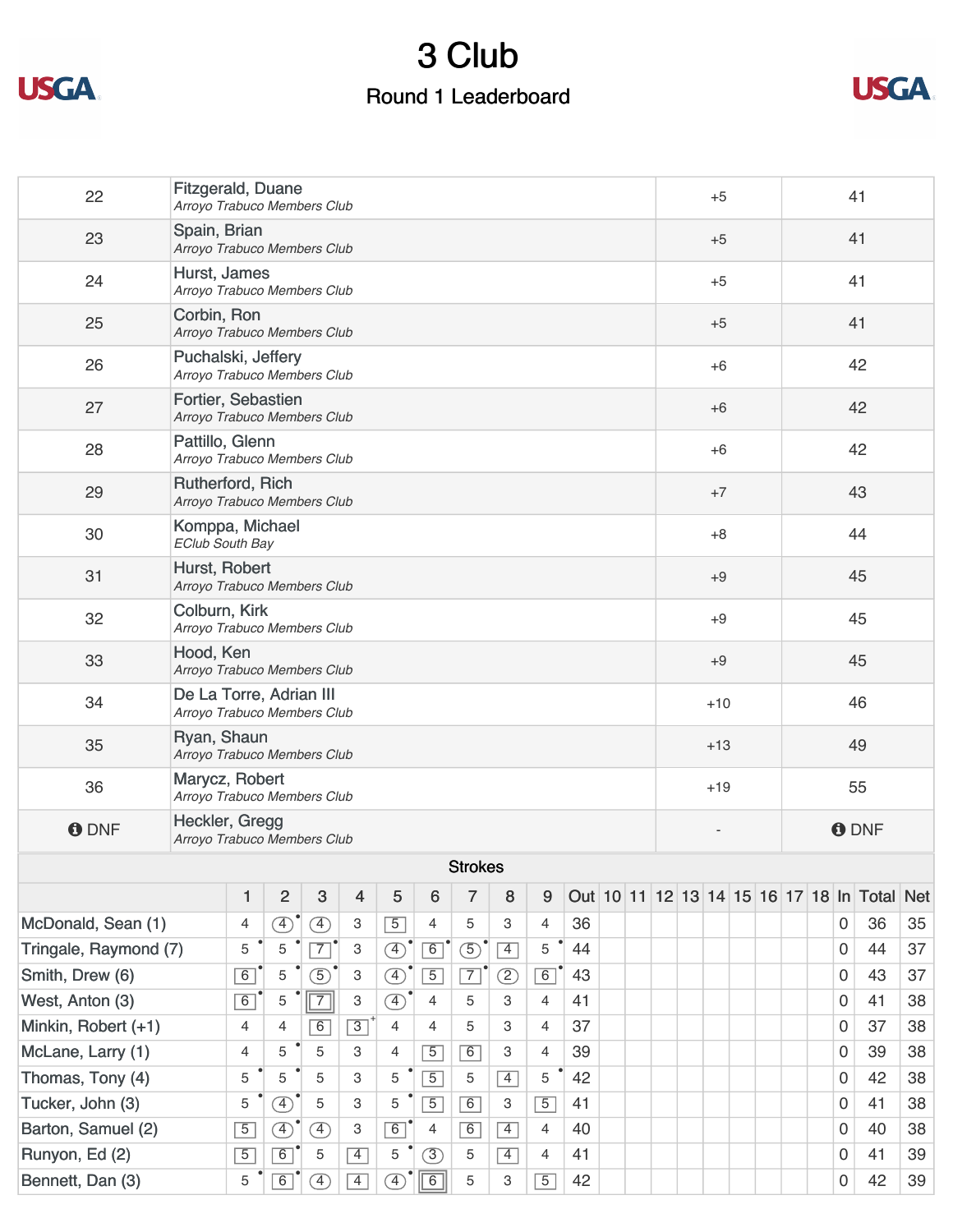



| Palusso, Ron (3)            | 5              | $\left( \overline{4}\right)$ | $\overline{6}$ | $\overline{4}$ | 5                            | 4              | $\sqrt{7}$     | $\overline{4}$ | 3                            | 42 |  | 0              | 42 | 39 |
|-----------------------------|----------------|------------------------------|----------------|----------------|------------------------------|----------------|----------------|----------------|------------------------------|----|--|----------------|----|----|
| Hopp, Adam (0)              | 4              | 4                            | $\overline{6}$ | З              | 4                            | 4              | $\overline{6}$ | $\overline{4}$ | 4                            | 39 |  | 0              | 39 | 39 |
| McCluskey, John (1)         | $\overline{4}$ | $\left( \overline{4}\right)$ | 6              | 3              | $\overline{5}$               | 4              | 6              | 3              | $\overline{5}$               | 40 |  | 0              | 40 | 39 |
| Szal, Joe (5)               | $\circled{4}$  | F)                           | F)             | $\overline{4}$ | 5                            | $\overline{7}$ | 6              | 3              | $\sqrt{7}$                   | 44 |  | $\overline{0}$ | 44 | 39 |
| Ung, Ron (4)                | $\overline{6}$ | $\overline{7}$               | $\overline{6}$ | $\overline{4}$ | Ð                            | $\overline{5}$ | A)             | $\overline{4}$ | $\left( \overline{4}\right)$ | 44 |  | $\Omega$       | 44 | 40 |
| Godbe, Michael (5)          | $\overline{6}$ | 6                            | 5              | $\overline{5}$ | $\circled{4}$                | $\overline{5}$ | 6              | $\overline{4}$ | $\mathcal{F}$                | 45 |  | 0              | 45 | 40 |
| Sammon, Gary (2)            | $\overline{5}$ | 5                            | $\overline{6}$ | $\boxed{6}$    | $\overline{4}$               | $\circled{3}$  | 6              | 3              | 4                            | 42 |  | $\Omega$       | 42 | 40 |
| Rosner, Jeff (1)            | $\overline{5}$ | $\circled{4}$                | 6              | $\overline{4}$ | $\overline{4}$               | $\overline{5}$ | 5              | $\overline{4}$ | $\overline{4}$               | 41 |  | 0              | 41 | 40 |
| Casey, Roger (0)            | $\overline{5}$ | $\overline{4}$               | 5              | $\boxed{4}$    | 4                            | $\overline{5}$ | $\overline{6}$ | 3              | $\overline{4}$               | 40 |  | 0              | 40 | 40 |
| Peterson, Chris (2)         | $\circled{3}$  | 6                            | 5              | 3              | 5                            | $\overline{4}$ | 5              | 3              | $\overline{8}$               | 42 |  | 0              | 42 | 40 |
| Fitzgerald, Duane (2)       | $\sqrt{7}$     | 5                            | $\overline{6}$ | $\overline{4}$ |                              | $\overline{4}$ | 5              | З              | $\overline{6}$               | 43 |  | 0              | 43 | 41 |
| Spain, Brian (1)            | 4              | 6                            | $\overline{6}$ | $\overline{4}$ | 4                            | 4              | 6              | 3              | $\overline{5}$               | 42 |  | 0              | 42 | 41 |
| Hurst, James (2)            | $\overline{5}$ | 5                            | 6              | $\overline{4}$ | 5                            | $\overline{5}$ | $\overline{6}$ | Z              | $\overline{5}$               | 43 |  | $\overline{0}$ | 43 | 41 |
| Corbin, Ron (6)             | $\circled{4}$  | $\circled{4}$                | 6              | $\overline{5}$ | 5                            | $\boxed{6}$    | 6              | $\overline{5}$ | 6                            | 47 |  | 0              | 47 | 41 |
| Puchalski, Jeffery (2)      | $\overline{4}$ | 6                            | 5              | $\overline{4}$ | 5                            | $\overline{4}$ | 6              | 3              | $\overline{7}$               | 44 |  | 0              | 44 | 42 |
| Fortier, Sebastien (5)      | 5              | 5                            | 5              | 3              | $\overline{8}$               | $\overline{5}$ | 6              | $\,3$          | $\sqrt{7}$                   | 47 |  | 0              | 47 | 42 |
| Pattillo, Glenn (2)         | $\overline{4}$ | $\overline{6}$               | Ŧ,             | $\overline{4}$ | $\overline{7}$               | 3              | 6              | $\overline{5}$ | $\overline{5}$               | 44 |  | 0              | 44 | 42 |
| Rutherford, Rich (2)        | $\overline{5}$ | 5                            | 6              | 3              | $\overline{6}$               | $\overline{7}$ | 6              | 3              | $\overline{4}$               | 45 |  | $\overline{0}$ | 45 | 43 |
| Komppa, Michael (4)         | $\sqrt{7}$     | 5                            | 5              | $\overline{4}$ | $\overline{4}$               | $\overline{6}$ | 6              | $\boxed{6}$    | 5                            | 48 |  | $\overline{0}$ | 48 | 44 |
| Hurst, Robert (2)           | $\overline{5}$ | $\left( \overline{4}\right)$ | $\sqrt{9}$     | $\overline{4}$ | $\left( \overline{4}\right)$ | $\overline{6}$ | 6              | 3              | $\overline{6}$               | 47 |  | 0              | 47 | 45 |
| Colburn, Kirk (6)           | 6              | 5                            | $\overline{7}$ | 3              | $\boxed{6}$                  | $\overline{7}$ | $\overline{7}$ | $\overline{4}$ | $\overline{6}$               | 51 |  | $\overline{0}$ | 51 | 45 |
| Hood, Ken (4)               | 6              | 5                            | 6              | 3              | $\overline{7}$               | $\overline{5}$ | $\overline{7}$ | 3              | $\sqrt{7}$                   | 49 |  | 0              | 49 | 45 |
| De La Torre, Adrian III (5) | 5              | 6                            | $\overline{6}$ | $\overline{5}$ | 5                            | $\overline{6}$ | $\overline{7}$ | $\overline{4}$ | $\overline{7}$               | 51 |  | 0              | 51 | 46 |
| Ryan, Shaun (3)             | $\overline{7}$ | 7                            | $\overline{7}$ | $\overline{4}$ | Ŧ,                           | $\overline{7}$ | $\overline{7}$ | $\overline{4}$ | $\overline{5}$               | 52 |  | 0              | 52 | 49 |
| Marycz, Robert (7)          | $\sqrt{7}$     | $\overline{9}$               | $\overline{7}$ | $\overline{6}$ | $\overline{7}$               | $\overline{7}$ | $\overline{8}$ | $\overline{5}$ | 6                            | 62 |  | 0              | 62 | 55 |
| Heckler, Gregg (2)          | X <sub>6</sub> | $\overline{6}$               | $\overline{6}$ | $\overline{5}$ | $\overline{6}$               | $\overline{5}$ | $\overline{7}$ | $\overline{7}$ | $\overline{5}$               |    |  | $\Omega$       |    | 45 |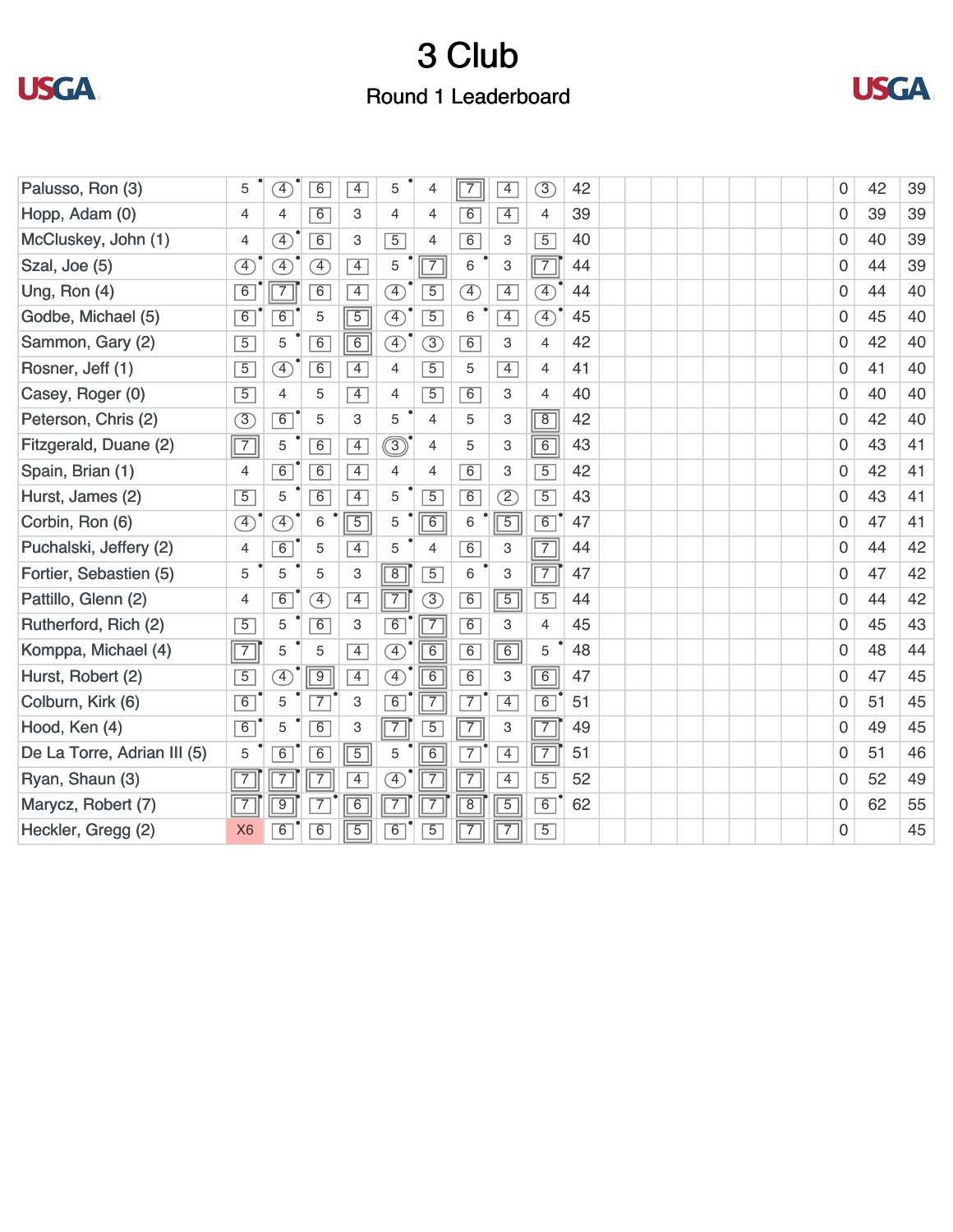



[Gross Skins](https://static.golfgenius.com/v2tournaments/8506926824054350174?called_from=&round_index=1)

| Player                                                  |                |                |                   |                  | <b>Skins</b> | <b>Details</b>                             |  |  |  |  |
|---------------------------------------------------------|----------------|----------------|-------------------|------------------|--------------|--------------------------------------------|--|--|--|--|
| Ung, Ron<br>Arroyo Trabuco Members Club                 |                |                |                   |                  |              | Birdie on 7                                |  |  |  |  |
| Peterson, Chris<br>Arroyo Trabuco Members Club          |                |                |                   | Birdie on 1      |              |                                            |  |  |  |  |
| <b>Fitzgerald, Duane</b><br>Arroyo Trabuco Members Club |                |                |                   | 1                | Birdie on 5  |                                            |  |  |  |  |
| Palusso, Ron<br>Arroyo Trabuco Members Club             |                |                |                   | 1<br>Birdie on 9 |              |                                            |  |  |  |  |
| Hole                                                    | Par            | <b>Score</b>   | <b>Won</b>        |                  |              | <b>Tie</b>                                 |  |  |  |  |
| 1                                                       | 4              | 3              | Peterson, Chris   |                  |              |                                            |  |  |  |  |
| $\overline{2}$                                          | 4              | 4              |                   |                  |              | Barton, Samuel, Casey, Roger and 10 other  |  |  |  |  |
| 3                                                       | 5              | 4              |                   |                  |              | Barton, Samuel, Bennett, Dan and 3 other   |  |  |  |  |
| 4                                                       | 3              | 3              |                   |                  |              | Barton, Samuel, Colburn, Kirk and 14 other |  |  |  |  |
| 5                                                       | $\overline{4}$ | 3              | Fitzgerald, Duane |                  |              |                                            |  |  |  |  |
| 6                                                       | $\overline{4}$ | 3              |                   |                  |              | Pattillo, Glenn, Runyon, Ed and 1 other    |  |  |  |  |
| $\overline{7}$                                          | 5              | $\overline{4}$ | Ung, Ron          |                  |              |                                            |  |  |  |  |
| 8                                                       | 3              | 2              |                   |                  |              | Hurst, James and Smith, Drew               |  |  |  |  |
| 9                                                       | $\overline{4}$ | З              | Palusso, Ron      |                  |              |                                            |  |  |  |  |